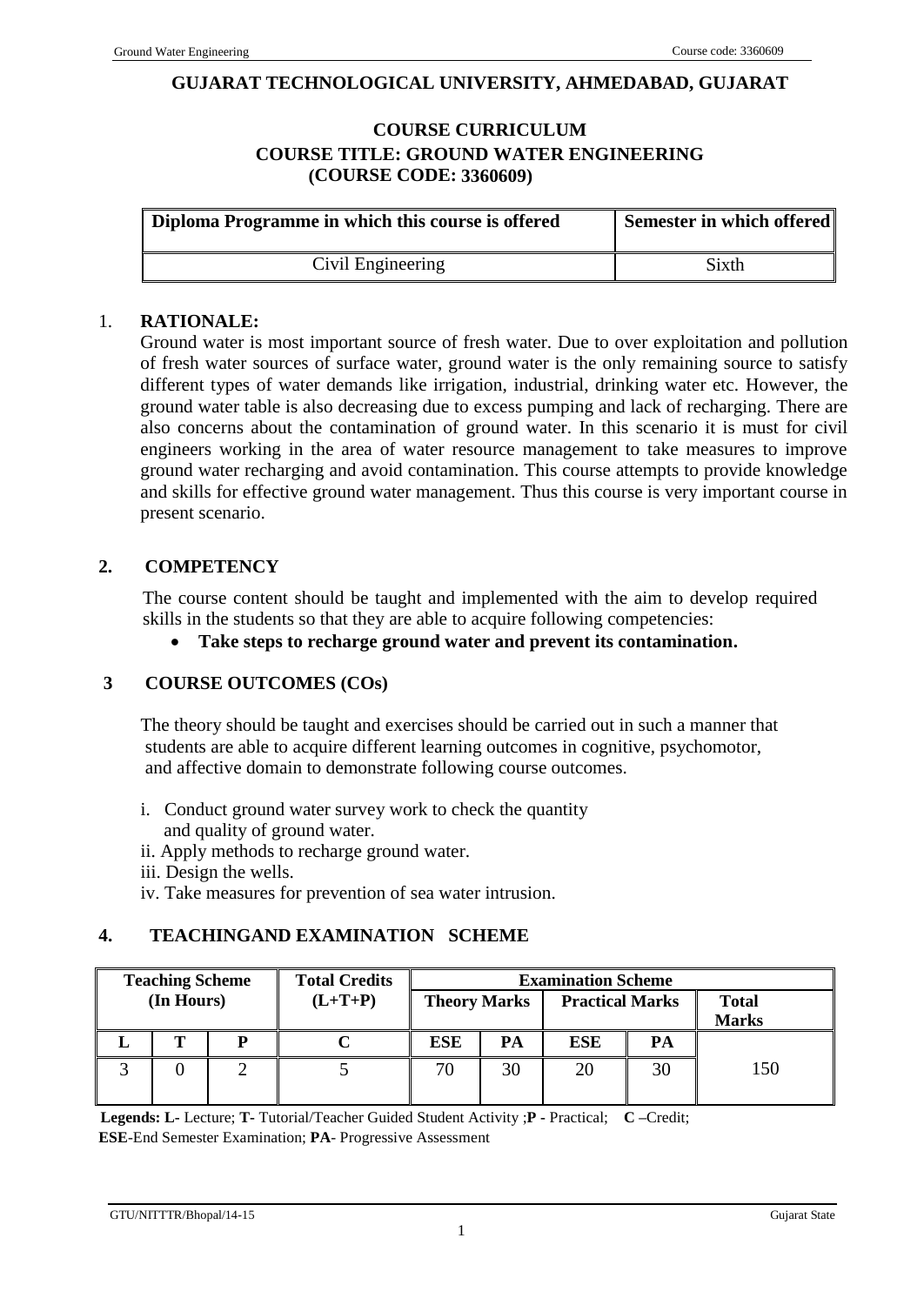# **5. COURSE CONTENT DETAILS**

| Unit                                                                               | <b>Major Learning Outcomes</b><br>(in Cognitive Domain)                                                                                                                                                                              | <b>Topics and Sub-topics</b>                                                                                                                                                                                                                                                                                                                                                                                           |
|------------------------------------------------------------------------------------|--------------------------------------------------------------------------------------------------------------------------------------------------------------------------------------------------------------------------------------|------------------------------------------------------------------------------------------------------------------------------------------------------------------------------------------------------------------------------------------------------------------------------------------------------------------------------------------------------------------------------------------------------------------------|
| <b>UNIT-I</b><br><b>Introduction</b>                                               | 1.1 Explain the occurrence of<br>Groundwater<br>1.2 Define various terms related<br>to groundwater<br>1.3 Explain Aquifers<br>1.4 Explain permeability<br>1.5 Describe causes of changes<br>in ground Water quality $\&$<br>quantity | 1.1 Groundwater scenario of India<br>1.2 Origin of Groundwater<br>1.3 Groundwater Characteristics<br>1.4 Define:<br>- Hydraulic conductivity<br>- Transmissibility<br>- Specific yield<br>- Storage coefficient<br>1.5 Aquifer-Types of aquifer<br>1.6 Permeability- Darcy's permeability<br>1.7 Causes & Effects of changes in ground<br>water quality<br>1.8 Causes & Effects of changes in ground<br>water quantity |
| <b>UNIT-II</b><br><b>Ground water</b><br><b>Survey and</b><br><b>Water Quality</b> | 2.1 Describe groundwater<br>Quality<br>2.2 Describe reasons for ground<br>Water quality degradation<br>2.3 Explain Improvement of<br>Groundwater quality.                                                                            | 2.1 Geophysical survey of ground water<br>- Surface Geophysical techniques<br>-Electric logging & Radioactive logging<br>Method<br>2.2 Ground water quality<br>- Factors affecting ground water quality<br>2.3 Water quality requirements<br>2.4 Groundwater quality degradation<br>2.5 Reasons of groundwater quality<br>degradation                                                                                  |
| <b>UNIT-III</b><br><b>Ground Water</b><br><b>Development</b>                       | 3.1 Describe ground-<br>water development<br>3.2 Describe methods of<br>Artificial recharging<br>3.3 Describe suitability of<br>recharging methods                                                                                   | $3.1$ Introduction<br>3.2 Development of Artificial recharging<br>3.3 Methods of artificial recharging<br>3.4 Suitability of artificial recharging<br>methods                                                                                                                                                                                                                                                          |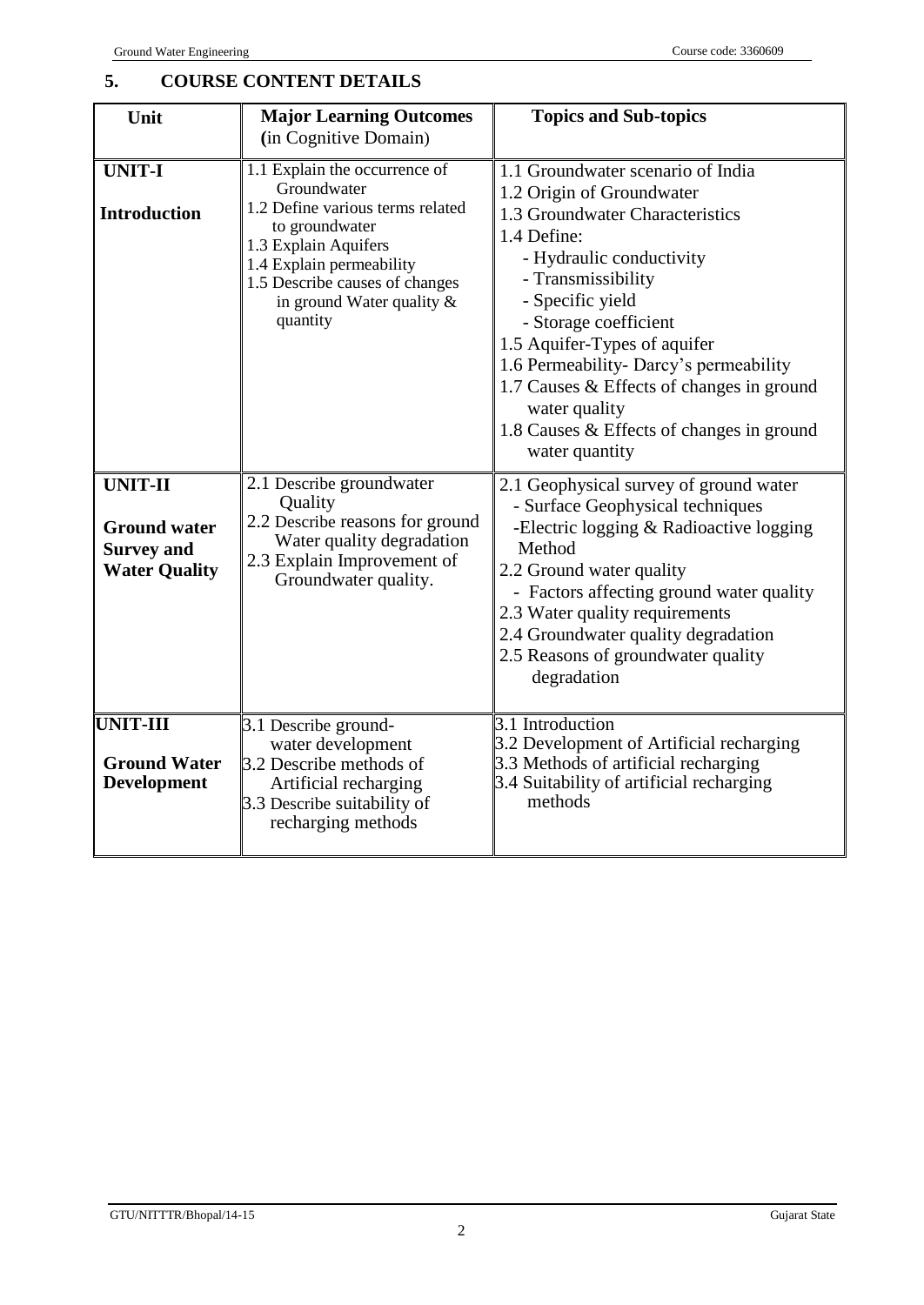| Unit                                                  | <b>Major Learning</b>                                                                                                                                                                                                        | <b>Topics and Sub-topics</b>                                                                                                                                                                                                                                                                                                                                                                                                              |
|-------------------------------------------------------|------------------------------------------------------------------------------------------------------------------------------------------------------------------------------------------------------------------------------|-------------------------------------------------------------------------------------------------------------------------------------------------------------------------------------------------------------------------------------------------------------------------------------------------------------------------------------------------------------------------------------------------------------------------------------------|
|                                                       | <b>Outcomes</b>                                                                                                                                                                                                              |                                                                                                                                                                                                                                                                                                                                                                                                                                           |
|                                                       | (in Cognitive Domain)                                                                                                                                                                                                        |                                                                                                                                                                                                                                                                                                                                                                                                                                           |
| <b>UNIT-IV</b><br>Well<br><b>Hydraulics</b>           | 4.1 Explain wells<br>4.2 Describe well losses<br>4.3 Explain method of<br>construction of wells<br>4.4 Design the wells                                                                                                      | 4.1 Introduction<br>4.2 Types of wells<br>- Open wells<br>- Tube wells<br>4.4 Well losses<br>4.5 Specific capacity<br>46 Interference among wells<br>4.7 Fully penetrating gravity wells<br>4.8 Partially penetrating gravity wells<br>4.9 Safe yield of well<br>4.10 Method of construction of wells<br>4.11 Selection of pump sets<br>- Plunger pump<br>- Jet pump<br>- Submersible pump<br>- Air lift pump<br>4.12 Design of Tube well |
|                                                       |                                                                                                                                                                                                                              |                                                                                                                                                                                                                                                                                                                                                                                                                                           |
| <b>UNIT-V</b><br><b>Sea Water</b><br><b>Intrusion</b> | 5.1 Explain causes of sea<br>Water intrusion<br>5.2 Describe ill-effects of<br>Sea water intrusion<br>5.3 Explain remedial<br>measures to prevent sea<br>water intrusion<br>5.4 Explain with examples<br>sea water intrusion | 5.1 Introduction<br>5.2 Causes of sea water intrusion<br>5.3 Ill-effects of sea water intrusion<br>5.4 Mechanism of sea water intrusion<br>5.5 Ghyben - Herzberg fresh water-sea<br>water Interface<br>5.6 Remedial measures to control sea<br>water intrusion<br>5.7 Related examples                                                                                                                                                    |

## **6. SUGGESTED SPECIFICATION TABLE WITH HOURS & MARKS(Theory)**

| Unit         | <b>Unit Title</b>        |                 | <b>Distribution of Theory Marks</b> |              |              |              |
|--------------|--------------------------|-----------------|-------------------------------------|--------------|--------------|--------------|
| No.          |                          | <b>Teaching</b> | $\bf{R}$                            | $\mathbf U$  | $\mathbf{A}$ | <b>Total</b> |
|              |                          | <b>Hours</b>    | <b>Level</b>                        | <b>Level</b> | <b>Level</b> | <b>Marks</b> |
| I            | Introduction             |                 |                                     |              |              |              |
|              |                          | 06              | 05                                  | 05           | $00\,$       | 10           |
| $\mathbf{I}$ | Ground water             |                 |                                     |              |              |              |
|              | Survey and water quality | 08              | 06                                  | 04           | 04           | 14           |
|              |                          |                 |                                     |              |              |              |
| $\mathbf{I}$ | Ground water development | 08              | 05                                  | 05           | 04           | 14           |
|              |                          |                 |                                     |              |              |              |
| IV           | Well hydraulics          |                 |                                     |              |              |              |
|              |                          | 12              | 04                                  | 04           | 10           | 18           |
| V            | Sea water Intrusion      | 08              | 04                                  | 04           | 06           | 14           |
|              |                          |                 |                                     |              |              |              |
| <b>Total</b> |                          | 42              | 24                                  | 22           | 24           | 70           |
|              |                          |                 |                                     |              |              |              |

**Legends:**  $R =$  Remember  $, U =$  Understand  $, A =$  Apply and above Level (Bloom's revised taxonomy) **Note :** This specification table shall be treated as a general guideline for students and teachers. The actual distribution of marks in the question paper may vary slightly from above table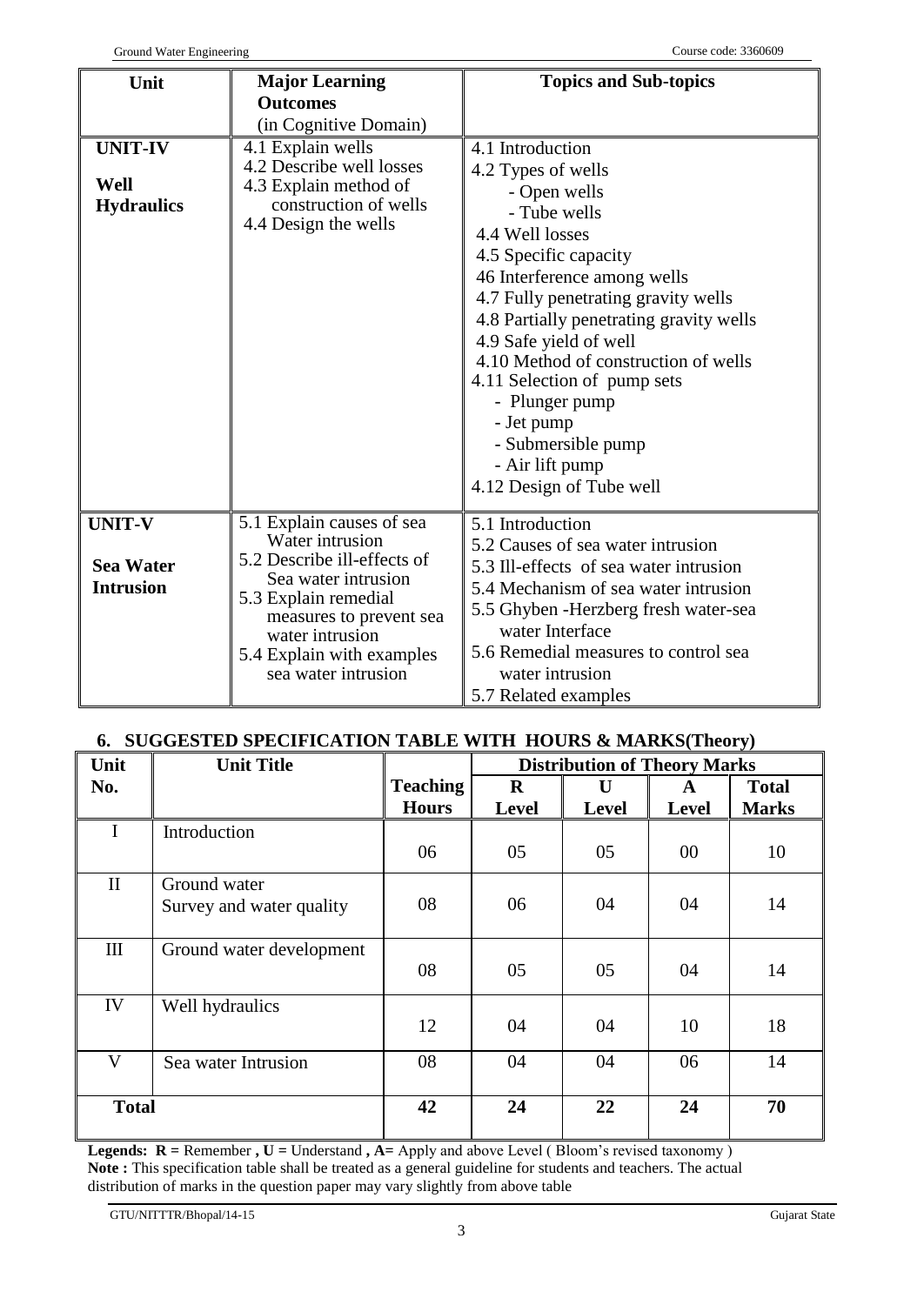## **7. SUGGESTED LIST OF EXERCISES/PRACTICAL**

The practical/exercises should be properly designed and implemented with an attempt to develop different types of skills **(outcomes in psychomotor and affective domain)** so that students are able to acquire the competencies/programme outcomes. Following is the list of practical exercises for guidance.

*Note: Here only outcomes mainly in psychomotor domain are listed as practical/exercises. However, if these practical/exercises are completed appropriately, they would also lead to development of certain outcomes in affective domain which would in turn lead to development of Course Outcomes related to affective domain. Thus over all development of Programme Outcomes (as given in a common list at the beginning of curriculum document for this programme) would be assured.* 

*Faculty should refer to that common list and should ensure that students also acquire outcomes in affective domain which are required for overall achievement of Programme Outcomes/Course Outcomes.*

| Sr. No.        | Unit No.                | <b>Practical/Exercise</b>                                                      | Approx.<br>Hrs.<br><b>Required</b> |
|----------------|-------------------------|--------------------------------------------------------------------------------|------------------------------------|
| $\mathbf{1}$   |                         | <b>Drawings and Illustrations</b>                                              | 08                                 |
|                | $\mathbf I$             | Prepare drawing of Representation of coefficient of<br>storage of ground water |                                    |
|                | $\mathbf{I}$            | Develop an illustration of Aquifers                                            |                                    |
|                | III                     | Prepare a list of various types of wells in<br>the states with sketches        |                                    |
|                | IV                      | Develop an illustration of Artificial recharge<br>methods of ground water      |                                    |
| $\overline{2}$ |                         | <b>Practical</b>                                                               | 04                                 |
|                | I                       | Determine the TDS, Electrical Conductivity (ES) of<br>groundwater sample       |                                    |
|                | $\mathbf{I}$            | Determine the pH and Hardness of groundwater sample                            |                                    |
| 3              |                         | Solve numerical from given data :                                              | 04                                 |
|                | IV                      | Examples related to well hydraulics                                            |                                    |
|                | $\overline{\mathsf{V}}$ | Examples related to sea water intrusion                                        |                                    |
| 4              |                         | <b>Field visit and Report:</b>                                                 | 08                                 |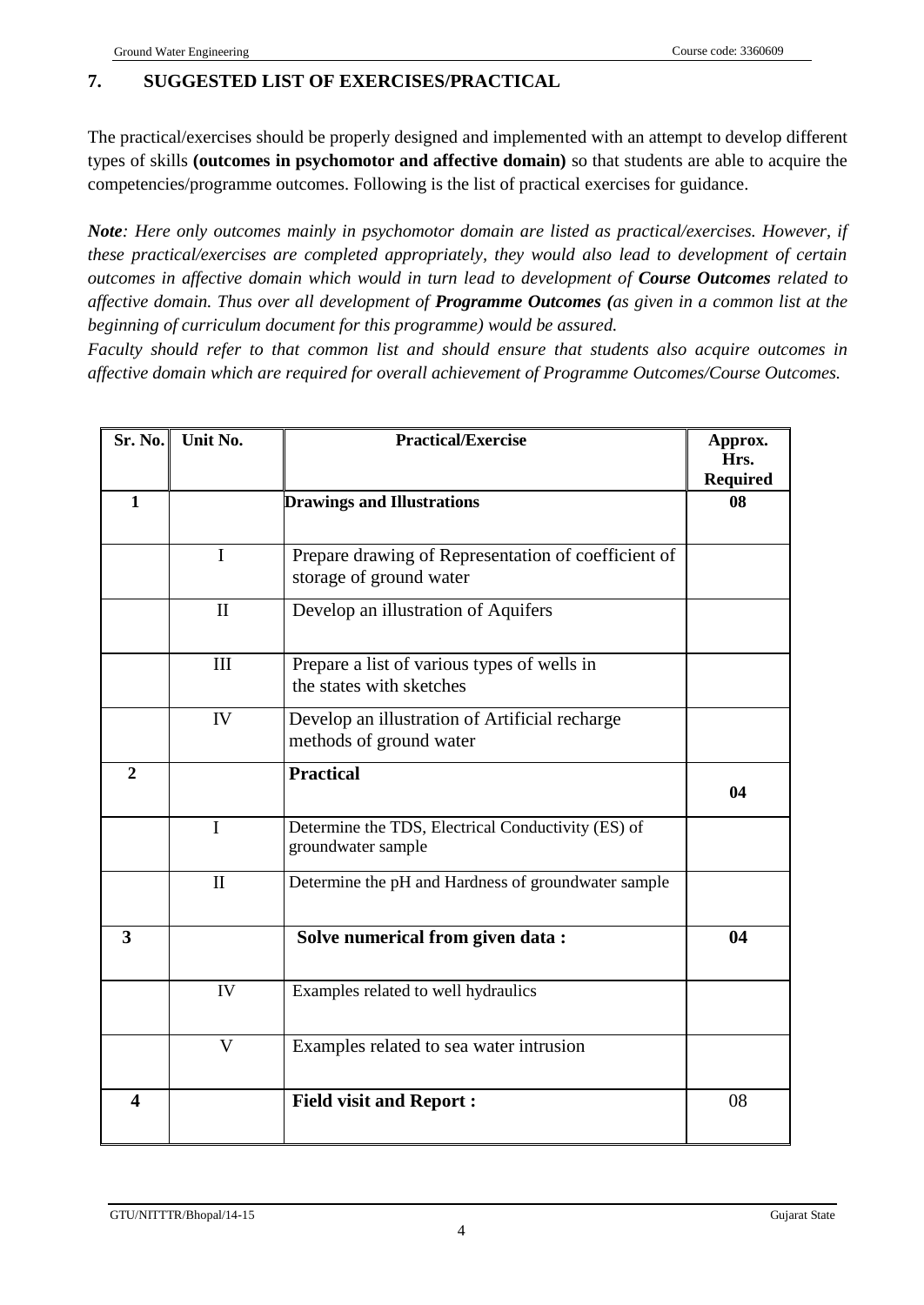|                    |          | Visit to Water resources department/Irrigation<br>department for collecting existing groundwater data<br>of the district with respect to importance $\&$ necessity<br>of ground water management. |    |
|--------------------|----------|---------------------------------------------------------------------------------------------------------------------------------------------------------------------------------------------------|----|
|                    | Н        | Visit to various storage works and collect data<br>pertaining to quality.                                                                                                                         |    |
|                    | Ш        | Visit to nearby water harvesting structure and<br>prepare a report.                                                                                                                               |    |
|                    |          | Seminar:                                                                                                                                                                                          | 04 |
|                    | I to VII | Select a topic as a seminar and present it using<br>modern teaching aids.                                                                                                                         |    |
| <b>Total Hours</b> |          |                                                                                                                                                                                                   | 28 |

## **8. SUGGESTED LIST OF STUDENT ACTIVITIES**

- i. Prepare a model/prototype of groundwater recharging structure in the college/suggested Premises.
- ii. Prepare a model/prototype of tube well in the suggested premises.
- iii. Explore internet to study different issues related to ground water level and Contamination and prepare a report.
- iv. Prepare a report on Remote Sensing Method for ground water Survey
- v. Motivate owners of some building/housing society being constructed to install ground water recharging system and design system for them.

## **9. SPECIAL INSTRUCTIONAL STRATEGIES ( If Any )**

- i. Show video films of sea water intrusion and its effects
- ii. Arrange expert lectures of Engineers working in ground water department/geological survey of India.
- iii. Present case studies of success and failures of ground water recharge projects being carried out by some NGOs of national/state repute.

## **10. SUGGESTED LEARNING RESOURCES**

## **A. BOOKS :**

| Sr. No.                                  | <b>Title</b>             | <b>Author</b>  | <b>Publisher</b>             |  |  |  |
|------------------------------------------|--------------------------|----------------|------------------------------|--|--|--|
|                                          | Groundwater Hydrology    | Raghunath H. M | Willy Eastern Ltd-2000       |  |  |  |
| 2                                        | Groundwater Hydrology    | Todd D.K.      | John Willey & Sons           |  |  |  |
| 3                                        | Groundwater Engineering  | Abdel-Aziz     | Mc-graw Hill<br>book company |  |  |  |
| $\overline{4}$                           | Ground Water Assessment, | K.R. Karanth   | Tata Mc Graw Hill Co.        |  |  |  |
|                                          | Development & Management |                | Ltd., New Delhi              |  |  |  |
| GTU/NITTTR/Bhopal/14-15<br>Gujarat State |                          |                |                              |  |  |  |